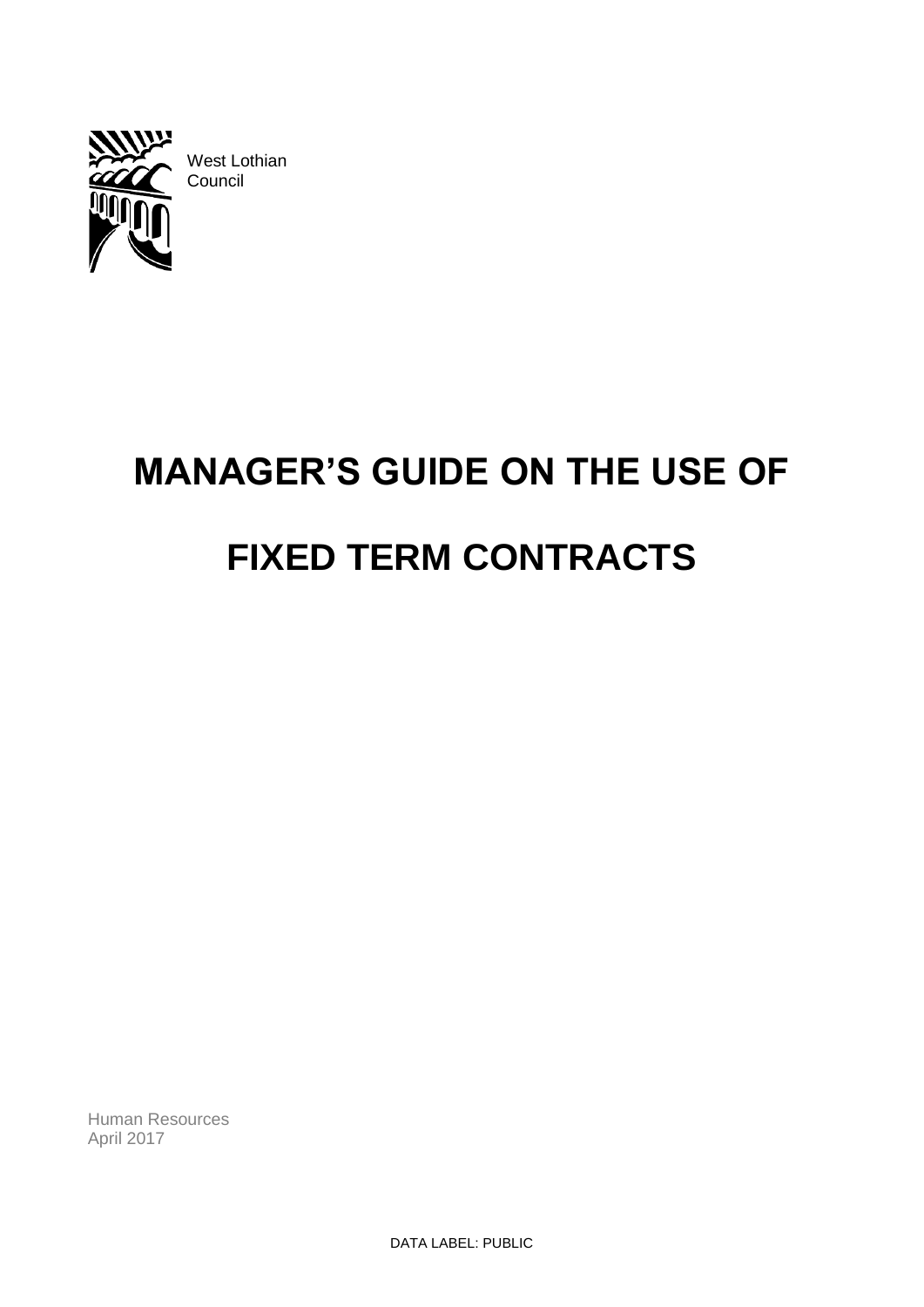# **WEST LOTHIAN COUNCIL**

# **MANAGER'S GUDE ON THE USE OF FIXED TERM CONTRACTS**

# **CONTENTS**

| 1.                                                                       |                                                   |  |
|--------------------------------------------------------------------------|---------------------------------------------------|--|
| 2.                                                                       |                                                   |  |
| 3.                                                                       |                                                   |  |
| 4.                                                                       |                                                   |  |
| 5.                                                                       |                                                   |  |
| 6.                                                                       | WORKFORCE MANAGEMENT AND ORGANISATIONAL CHANGE  5 |  |
| 7.                                                                       |                                                   |  |
| 8.                                                                       |                                                   |  |
| 9.                                                                       |                                                   |  |
| 10.                                                                      |                                                   |  |
| 11.                                                                      |                                                   |  |
| 12.                                                                      |                                                   |  |
|                                                                          |                                                   |  |
|                                                                          |                                                   |  |
|                                                                          |                                                   |  |
| Appendix 1 - Template Letter - End of Fixed Term Contract Consultation11 |                                                   |  |
| Appendix 2 - Template Letter - End of Fixed Term Contract Notice12       |                                                   |  |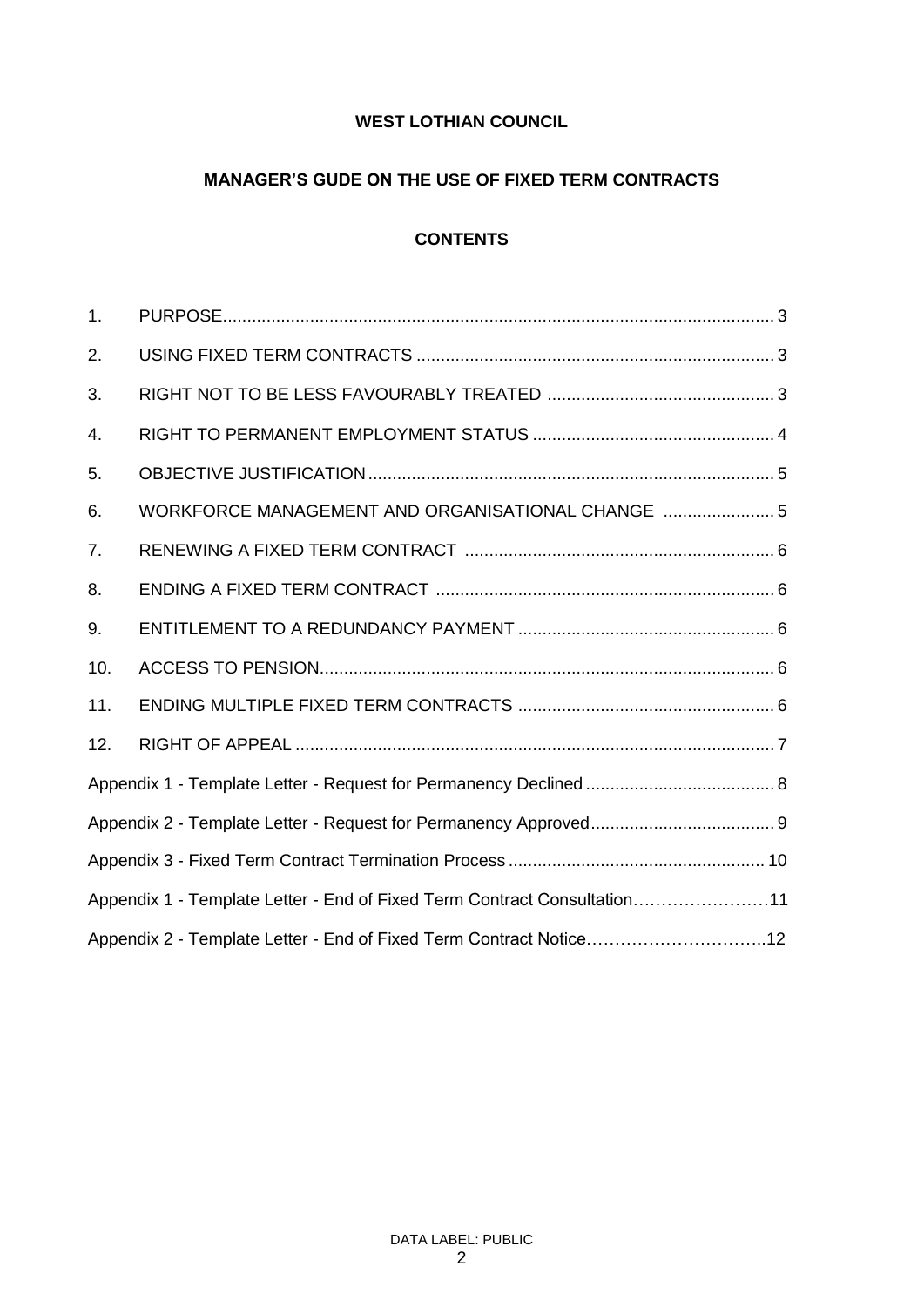## **MANAGER'S GUIDE ON THE USE OF**

## **FIXED TERM CONTRACTS**

#### **1. PURPOSE**

- 1.1 This document provides guidance for managing employees engaged on fixed term contracts. In particular it sets out the steps that should be taken to ensure that fixed term employees are not subjected to less favourable treatment than a comparable permanent employee.
- 1.2 A fixed term contract is one that is due to end when *'a specified date is reached, an event does/does not happen or a task has been completed'.*

#### **2. USING FIXED TERM CONTRACTS**

- 2.1 Clarity over the reason for engaging an employee on a fixed term contract is essential to ensuring that fair processes are followed at the point that the contract is renewed or terminated. For the purposes of this guide, the justification for engaging an employee on a fixed term basis must be one of the following:
	- Funding for the post is dependent on external sources which cannot be guaranteed to continue in the long-term
	- Backfill for maternity leave
	- Backfill for long term sickness absence
	- Backfill for career break
	- Backfill for secondment
	- Short term seasonal work assignment
	- Specific task or project (further details will be required in the contract of employment)
	- Temporary appointment pending a planned service restructuring (under the terms of the council's Workforce Management Policy and Procedure).
- 2.2 Managers seeking to engage employees on a fixed term basis must comply with formal Vacancy Monitoring Authorisation processes.

## **3. RIGHT NOT TO BE LESS FAVOURABLY TREATED**

3.1 An employee engaged on a fixed term contract has the right not to be treated less favourably than a comparable permanent employee in accordance with the Fixed Term Employees (Prevention of Less Favourable Treatment) Regulations 2002. However, an employer may be able to objectively justify less favourable treatment in circumstances where a good business reason for doing so can be demonstrated.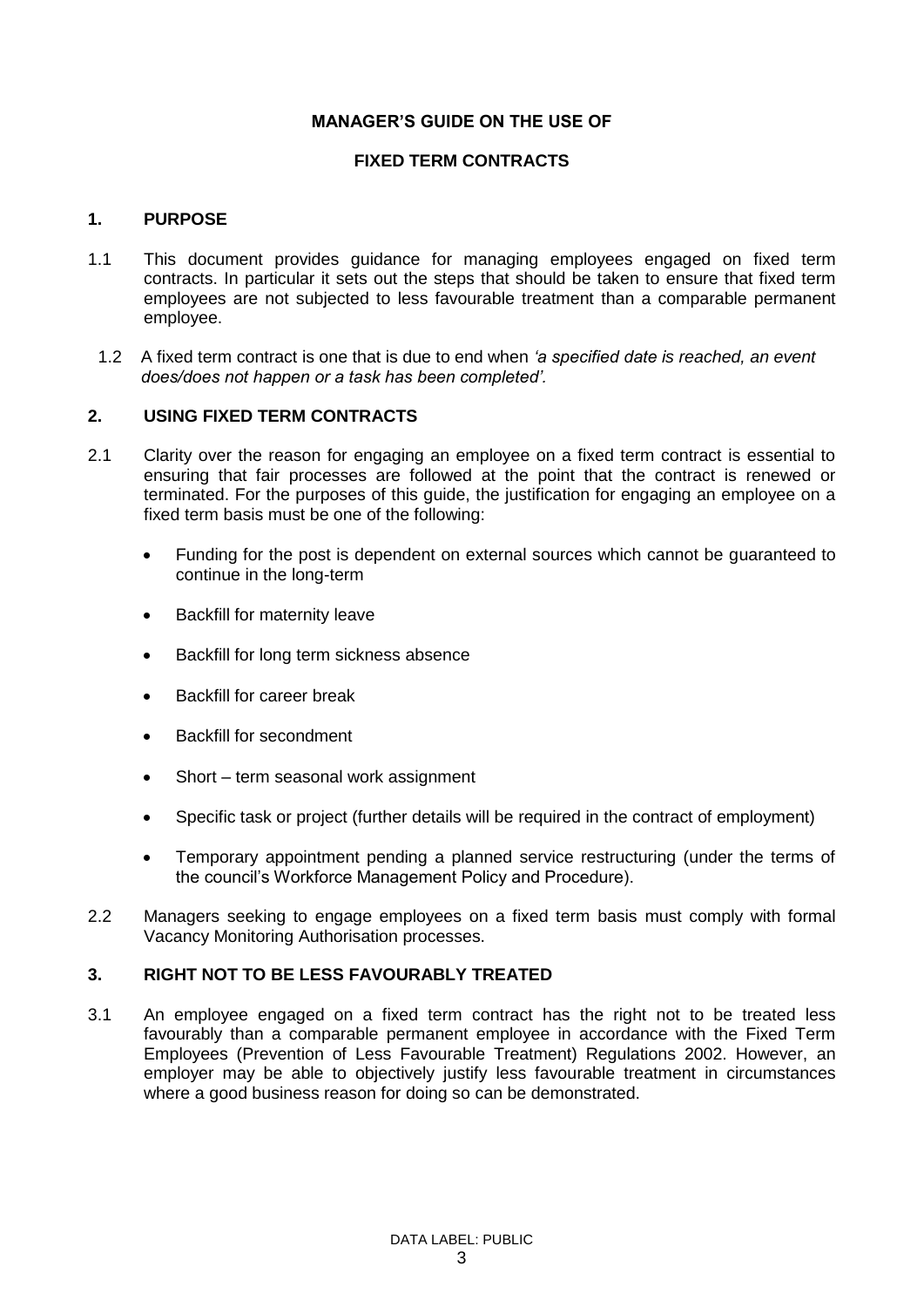- 3.2 Fixed term employees have the right to:
	- the same pay and conditions as permanent staff
	- the same or equivalent benefits package as permanent staff
	- receive information about permanent vacancies
	- protection against selection for redundancy or dismissal if the principal reason for the selection was because they are a fixed term employee
	- not be unfairly dismissed (after 2 years' service or one year if employed prior to 6 April 2012 )\*
	- a redundancy payment if appropriate (after 2 years' service)
	- acquire permanent employment status if engaged for a continuous period in excess of four years on one or more fixed term contracts (unless continuation on a fixed term contract basis can be objectively justified).

*\*It should also be noted that an individual need not have had one (or two) years' service to claim unfair dismissal if the reason for termination amounts to discrimination or one of the other automatically unfair reasons for dismissal.*

## **4. RIGHT TO PERMANENT EMPLOYMENT STATUS**

- 4.1 Individuals who have been employed under a series (two or more) of fixed term contracts (in any post or in any service) for a continuous period in excess of 4 years will automatically acquire permanent employment status unless continued employment on a fixed term basis can be 'objectively justified'. Objective justification is defined in paragraph 5 below.
- 4.2 An employee is not required to make a formal request for permanent employment status. It happens by operation of the law as a result of the criteria being met in the absence of justifiable objective grounds to the contrary. However, employees with four or more years' continuous service under fixed-term contracts have the right to ask the council for a statement that their employment status is now permanent.
- 4.3 An employer has **21 days** to provide a written statement either confirming that they have achieved permanent employment status or providing objective justification as to why the individual should continue to be employed on a fixed term basis. Template letters for the purposes of confirming an employee's employment status are attached at Appendices 1 and 2 of this guidance.
- 4.4 If the employer fails to discharge its legal obligations or the employee does not accept the employer's position, then the employee has the right to raise proceedings at an Employment Tribunal to ask for their status to be recognised as permanent.

#### Dual Jobs

4.5 Where an employee is engaged under two separate contracts of employment, two separate and distinct contractual relationships exist both with distinct sets of statutory rights. As such each contract must be considered separately when determining length of service and whether the right to permanent employment status has been achieved. Service accrued in both contracts cannot be aggregated to achieve the 4 years' service necessary for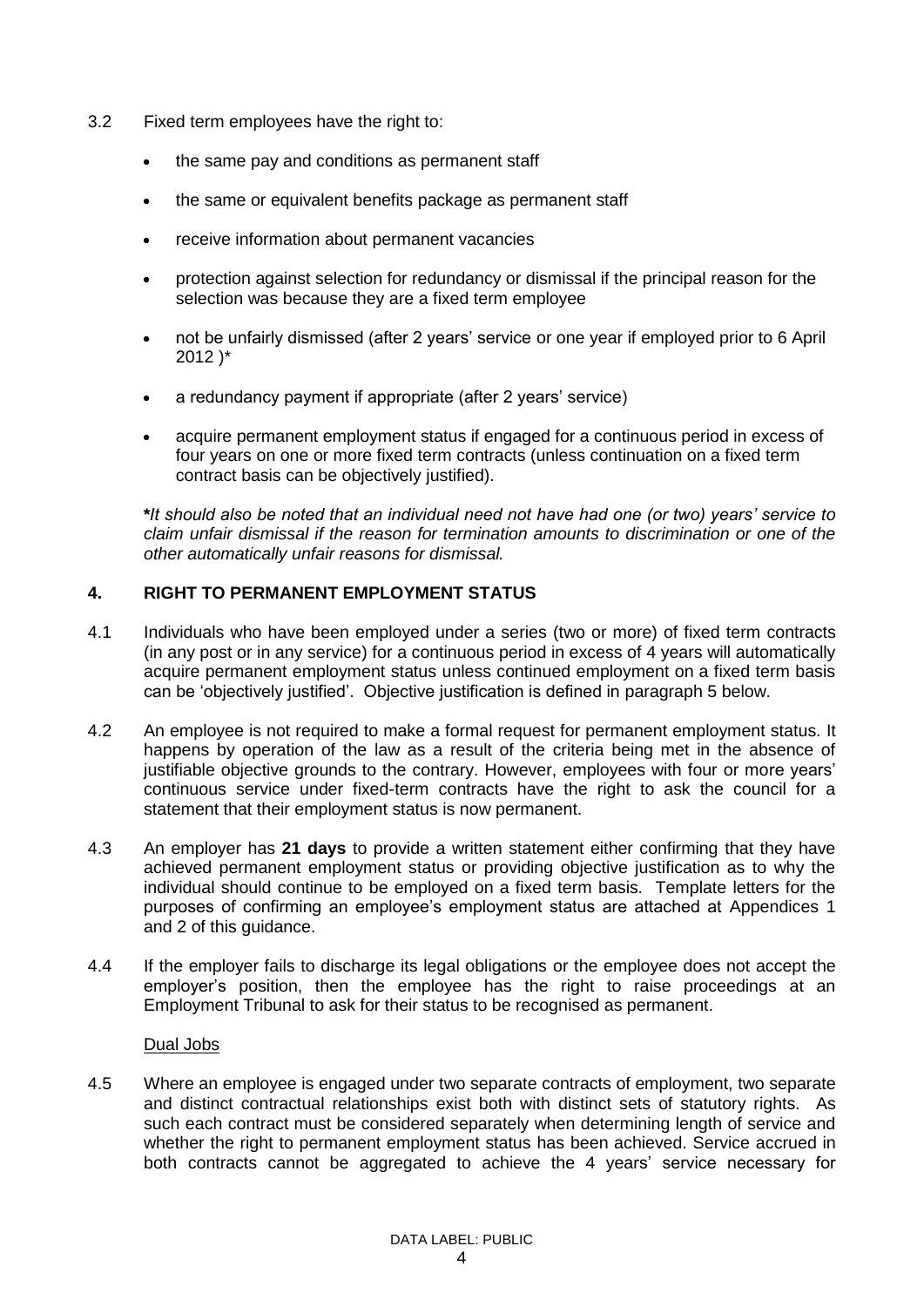permanent employment status. Permanence in one contract does not mean automatic permanence in the other.

#### Apprenticeships

4.6 Apprenticeship contracts are excluded from the fixed term regulations and therefore service under such a contract will not be considered when determining length of service and whether the right to permanent employment status has been achieved. Service under an apprenticeship contract will however be relevant in determining continuity of service in terms of other employment rights (eg sick pay, maternity pay, annual leave entitlement).

#### Supply/Casual Workers

4.7 As a general rule of thumb, 'casual work' engagements will not be deemed to constitute fixed term contracts, however any claims for permanent status based on prolonged and continuous periods of so called casual work will be considered on their individual merits.

#### **5. OBJECTIVE JUSTIFICATION**

- 5.1 In assessing whether there is 'objective justification' to retain an employee on a fixed term contract basis, the reason for the last contract renewal at the date that renewal took effect is a relevant consideration as is the reasons for the first engagement on a fixed term contract and reasons for previous renewals.
- 5.2 Objective grounds are not defined by legislation but must relate to the needs of the service. It must be more than a matter of convenience and as such it should;
	- achieve a legitimate objective;
	- be necessary to achieve that objective; and
	- be an appropriate way to achieve that objective.
- 5.3 Typical examples of what might constitute objective grounds for retaining an employee on a fixed term basis are reflected in the list of reasons specified in Section 2.1 above. However each individual case must be considered on its own merits in conjunction with Human Resources.

#### **6. WORKFORCE MANAGEMENT AND ORGANISATIONAL CHANGE**

- 6.1 Unless there are objectively justifiable grounds for their exclusion, employees engaged on fixed term contracts in service areas affected by a restructure must be included in any matching and ring-fenced recruitment process implemented under the terms of the council's Workforce Management Policy & Procedure. Each individual case should be considered on its own merits in conjunction with Human Resources.
- 6.2 Inclusion in the matching and ring-fenced recruitment process does not in itself alter the fixed term status of an employee (unless that employee is successfully matched to a permanent post or secures permanent status through the ring-fenced recruitment process).
- 6.3 A fixed term employee who is unsuccessful in being appointed to a permanent post through the matching/ring-fenced recruitment process will be subject to the procedural arrangements set out in Section 7 of this guide relating to 'Ending a Fixed Term Contract'.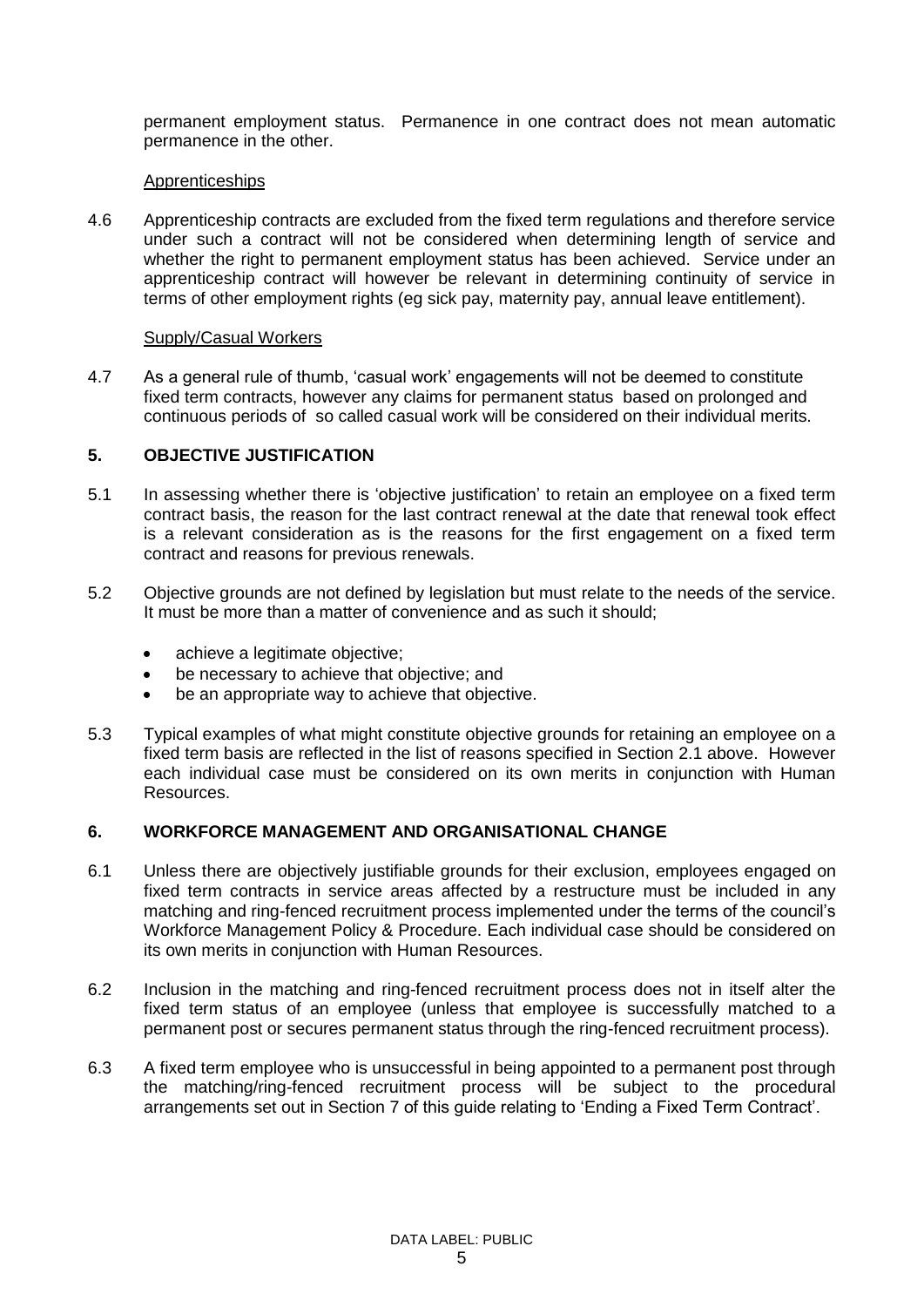# **7. RENEWING A FIXED TERM CONTRACT**

- 7.1 When considering the renewal of a Fixed Term Contract, Service Managers must take account of:
	- the reason for the fixed term contract and whether it remains unchanged
	- future requirements in relation to service need and budgetary position
	- whether the renewal of the contract is likely to prompt a request for permanent employment status and whether there is objective justification to retain the contract on a fixed term basis.
- 7.2 A proposal to renew a Fixed Term Contract for a reason other than that specified on the original Vacancy Authorisation should be discussed in the first instance with a Senior HR Business Adviser.

## **8. ENDING A FIXED TERM CONTRACT**

8.1 Ending a fixed term contract at the end of its natural expiry date constitutes a dismissal in law and as such care is required to ensure that any such dismissal is procedurally fair. The specific steps that managers should follow when ending a fixed term contract are set out in Appendix 3 of this document.

## **9. ENTITLEMENT TO A REDUNDANCY PAYMENT**

- 9.1 In addition to following a fair procedure for the ending of a fixed term contract, additional obligations on the council may arise depending on the reason for the contract. For example, if a fixed term contract is for a purpose **other than maternity leave cover, cover for longterm sick absence, career break or secondment,** the non-renewal of the contract is likely to constitute dismissal on the grounds of redundancy (ie non-renewal due to the cessation or diminution of the work being undertaken).
- 9.2 An entitlement to a redundancy payment will arise if the employee has accrued at least 2 years continuous service with the council (in any post and in any service). Continuous service also includes service with other public bodies listed under the Redundancy Modification Order. Where a post holder has a dual job, only continuous service accrued under the contract that is not being renewed will count in determining entitlement to a redundancy payment.
- 9.3 In determining whether a redundancy payment is appropriate, advice should be sought from Human Resources.

## **10. ACCESS TO PENSION**

10.1 An employee aged 50 (55 if joined scheme after April 2010) or over with two or more year's pension scheme membership, whose fixed term contract is not renewed on the grounds of redundancy, will qualify for immediate access to his/her pension benefits. As this could give rise to substantial pension fund strain liability, these costs will require to be factored into the budget provision.

## **11. ENDING MULTIPLE FIXED TERM CONTRACTS**

11.1 The ending of a number of fixed term contracts before their natural expiry/expected end date, may trigger specific obligations on the council in terms of statutory consultation and notification requirements. This will apply where the council proposes to dismiss 20 or more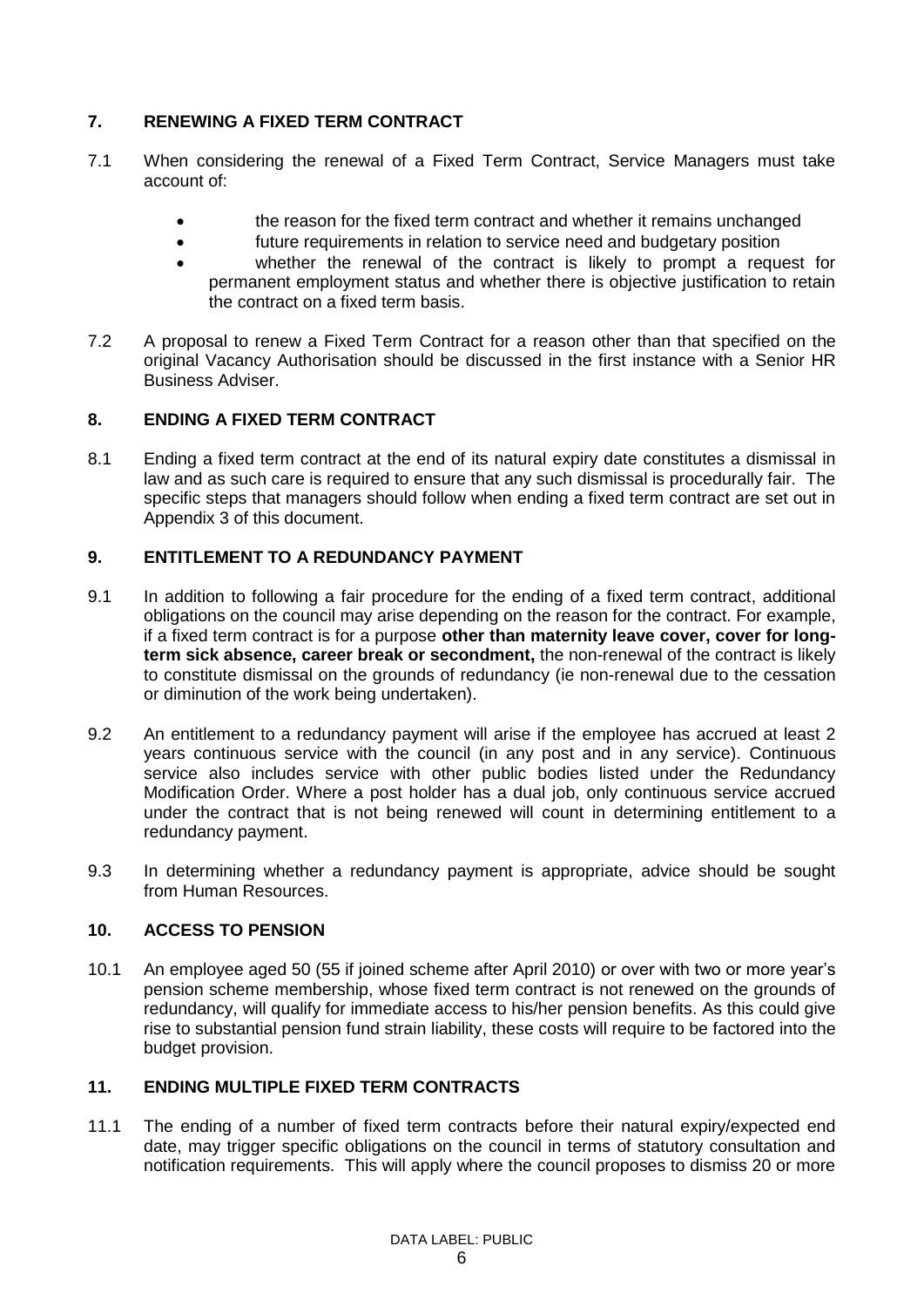employees at one establishment within a ninety-day period. The total number of contracts potentially being ended across the whole council has to be taken into account for statutory consultation and notification purposes.

11.2 Advice from Human Resources must always be sought where it is proposed to end a number of fixed term contracts within a service over a specific period.

#### **12. RIGHT OF APPEAL**

Any subsequent appeal against a decision not to renew a fixed term contract will be heard by an appropriate Senior Officer who will be the final arbiter on the matter.

HR Policy & Advice April 2017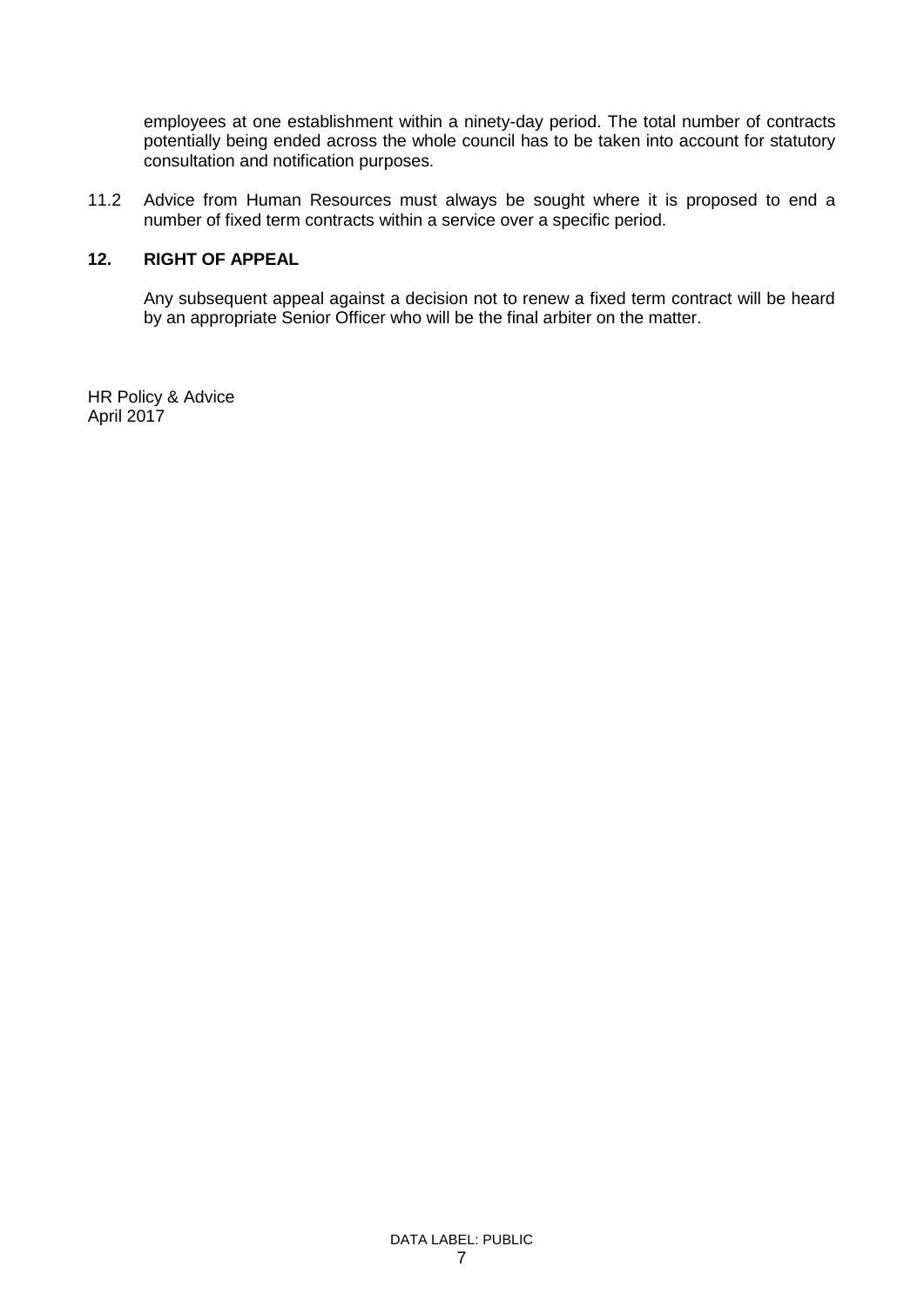## **Template Letter**

Response to Request for Permanent Employment Status – Declined

Date

## **PRIVATE & CONFIDENTIAL (to be opened by addressee only)**

Dear …………………

# **REQUEST FOR PERMANENT EMPLOYMENT STATUS**

I refer to your recent request to have your temporary employment converted to permanent status.

You are currently engaged under the terms of a fixed term contract for the purposes of xxxxx. This contract is due to expire on (date specified in contract).

For the purposes of Regulation 8(2) of the Fixed-term Employee (Prevention of Less Favourable Treatment) Regulations 2002, I would confirm that the council regards the reason for your current contract as constituting 'objective grounds' for your employment being on a fixed term basis.

In the circumstances therefore, I am unable to agree to your request.

Yours sincerely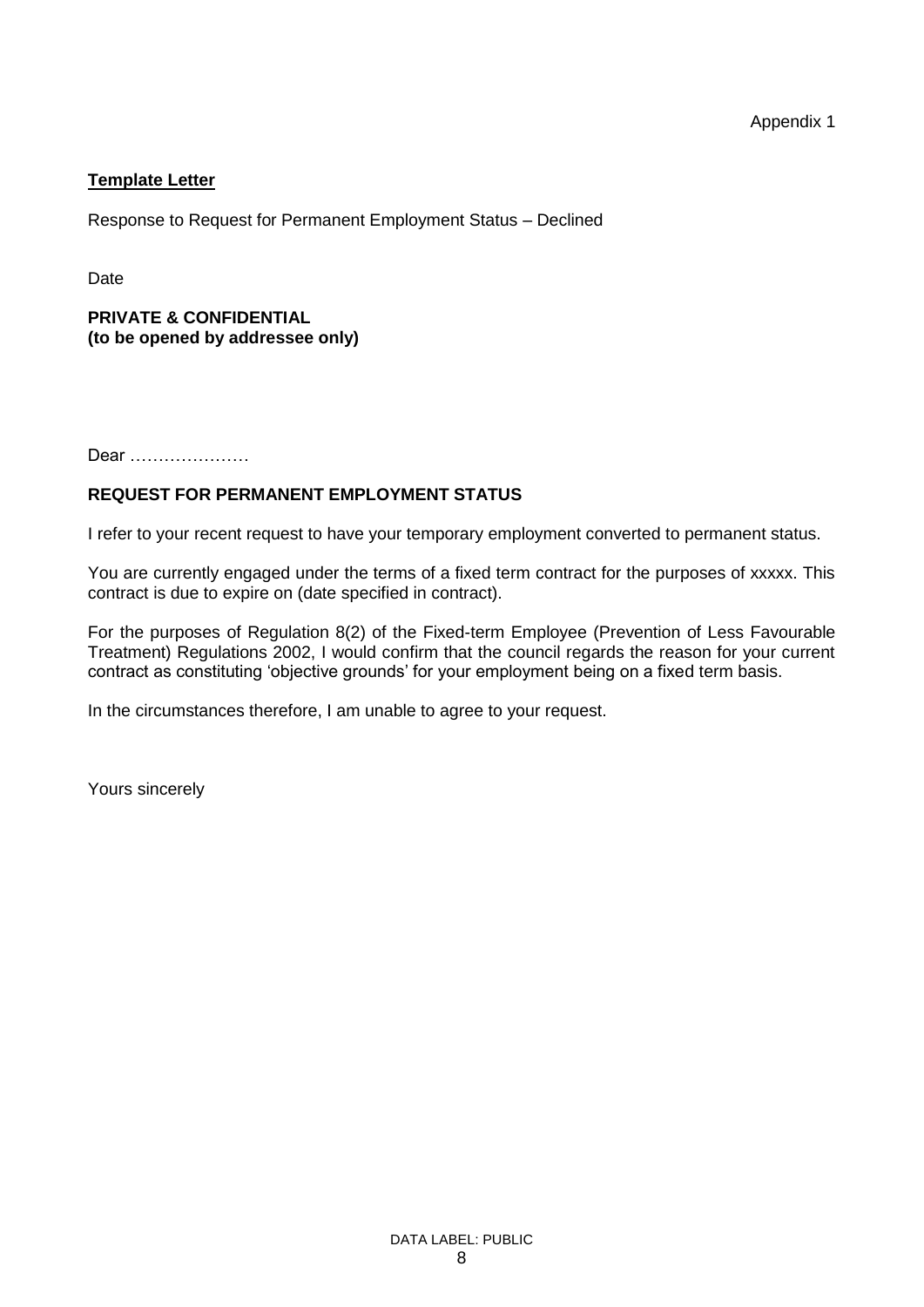## **Template Letter**

Response to Request for Permanent Employment Status – Acceptance

Date

#### **PRIVATE & CONFIDENTIAL (to be opened by addressee only)**

Dear …………………

#### **REQUEST FOR PERMANENT EMPLOYMENT STATUS**

I refer to your recent request to have your temporary employment converted to permanent status.

You are currently engaged under the terms of a fixed term contract for the purposes of xxxxx. This contract is due to expire on (date specified in contract).

Having considered the reason for your current employment being on a fixed term basis and the future business needs of the service, I can confirm that your employment will change to permanent status with effect from …………

You will be issued with a revised Statement of Particulars to reflect the change in your contractual status in due course.

Yours sincerely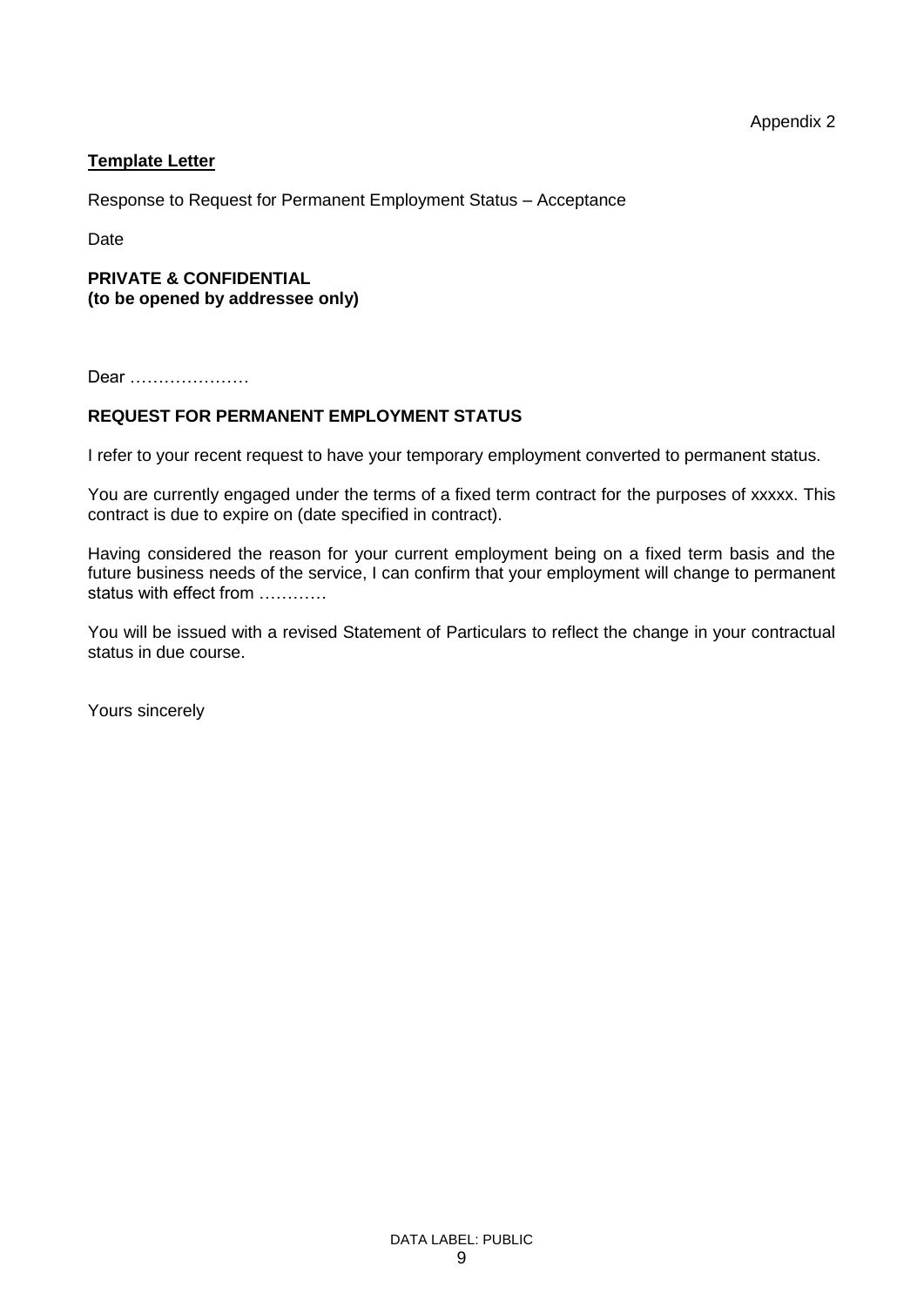## **FIXED TERM CONTRACT TERMINATION PROCESS**

#### **Step 1**

- Using the template letter at Appendix 4, invite the employee to a meeting to discuss the expected end of their fixed term contract and to explore any alternative options to termination of the contract.
- Hold the meeting early enough to enable time to investigate any proposed alternatives before the date on which the employee requires to be served statutory notice of termination of employment (a week for each year of continuous service).

#### **Step 2**

- Investigate any alternatives to termination of the contract discussed at the meeting.
- Ensure the employee can access the council's Vacancy Bulletin and offer assistance with job applications if necessary etc.

#### **Step 3**

- Where no other viable alternatives are available and the contract is to be terminated seek advice from the Senior HR Business Adviser as to whether a redundancy payment is appropriate.
- Where a redundancy entitlement is appropriate, the amount will be calculated by Human Resources.
- Confirm the decision to terminate the contract in writing using the template letter at Appendix 5, and confirming the amount (if any) of redundancy payment due.

#### **Step 4**

In every instance, complete termination form (including details of any redundancy payment and/or outstanding balance of annual leave to be paid as appropriate) and pass for processing to [hrsupport@westlothian.gov.uk](mailto:hrsupport@westlothian.gov.uk) Paperwork must be processed timeously, taking account of the payroll processing timetable, in order to avoid any over/under payments.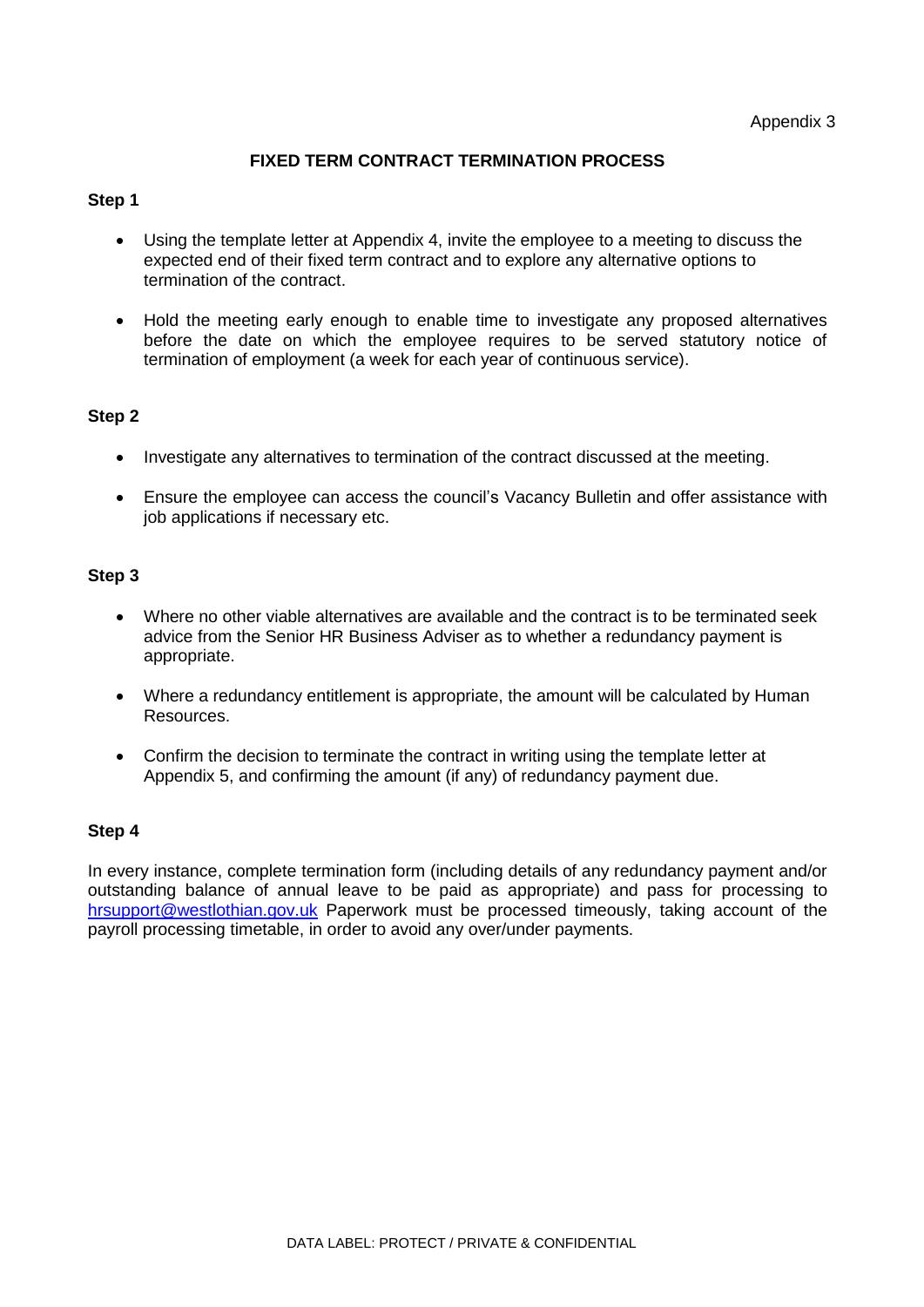Appendix 4

# **Template Letter**

Invitation to Discuss the Ending of a Fixed Term Contract

Date

#### **PRIVATE & CONFIDENTIAL (to be opened by addressee only)**

Dear [name]

# **CONSULTATION ON THE NON – RENEWAL OF FIXED TERM CONTRACT**

As you are aware, your fixed term contract is due to end on [date].

I would like to discuss your position with you and would be grateful if you would attend a meeting on [date] at [time] in [venue]. The purpose of the meeting is to explore any options which may be available, including any alternatives to termination of the contract.

You may bring a trade union representative or some other person of your choice to accompany you at the meeting if you wish.

Yours sincerely

Manager